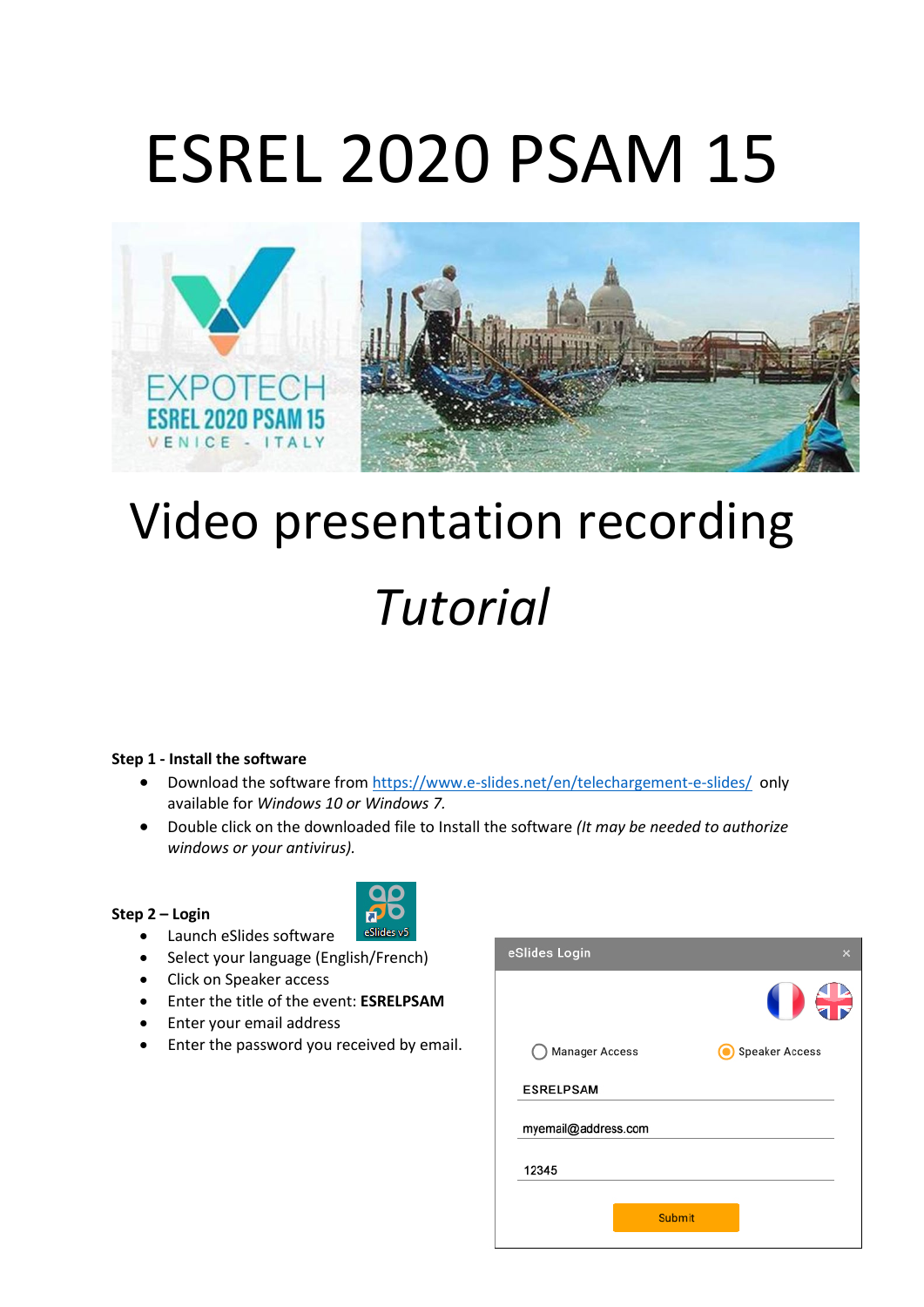#### **STEP 3: Set up your recording**

- Choose your webcam (*It may be needed to authorize windows or your antivirus*).
- Choose your microphone (*It may be needed to authorize windows or your antivirus*).
- Choose your screen, the one on which you will launch your Powerpoint presentation (*It may be needed to authorize windows or your antivirus*).
- Click on "Save this configuration".

| eSlides Room Desktop Software 5.0 |                                                                                                                                                                                                                                                                                                                                                                                                                                                                                                         | $= 5$                                                     |
|-----------------------------------|---------------------------------------------------------------------------------------------------------------------------------------------------------------------------------------------------------------------------------------------------------------------------------------------------------------------------------------------------------------------------------------------------------------------------------------------------------------------------------------------------------|-----------------------------------------------------------|
| 1. SETTINGS                       | 2. PRESENTATIONS<br>3. SPEAKER MODE<br>4. UPLOADS                                                                                                                                                                                                                                                                                                                                                                                                                                                       |                                                           |
|                                   | <b>ESREL 2020 PSAM 15</b>                                                                                                                                                                                                                                                                                                                                                                                                                                                                               |                                                           |
|                                   | Virtual room 1                                                                                                                                                                                                                                                                                                                                                                                                                                                                                          | ESREL 2020 PSAM 15<br>VENICE - ITALY<br>I-6 November 2020 |
| Webcam                            | Microphone                                                                                                                                                                                                                                                                                                                                                                                                                                                                                              | Screen to record                                          |
| Logitech HD Webcam C270           | Microphone (HD Webcam C270) ~                                                                                                                                                                                                                                                                                                                                                                                                                                                                           | Screen 1                                                  |
|                                   | $\begin{array}{ c c } \hline \hline \multicolumn{1}{ c }{\hline \multicolumn{1}{ c }{\hline \multicolumn{1}{ c }{\hline \multicolumn{1}{ c }{\hline \multicolumn{1}{ c }{\hline \multicolumn{1}{ c }{\hline \multicolumn{1}{ c }{\hline \multicolumn{1}{ c }{\hline \multicolumn{1}{ c }{\hline \multicolumn{1}{ c }{\hline \multicolumn{1}{ c }{\hline \multicolumn{1}{ c }{\hline \multicolumn{1}{ c }{\hline \multicolumn{1}{ c }{\hline \multicolumn{1}{$<br>$\mathbf{t}$<br><b>Refresh Devices</b> |                                                           |
| Webcam advanced settings          | 00                                                                                                                                                                                                                                                                                                                                                                                                                                                                                                      |                                                           |
|                                   | 拓<br>Logout                                                                                                                                                                                                                                                                                                                                                                                                                                                                                             | Powered by<br>s-slides                                    |

• The box below will automatically pop-up. It already displays the title of your presentation and the speaker name.



• Double-click on the presentation title to open the speaker mode.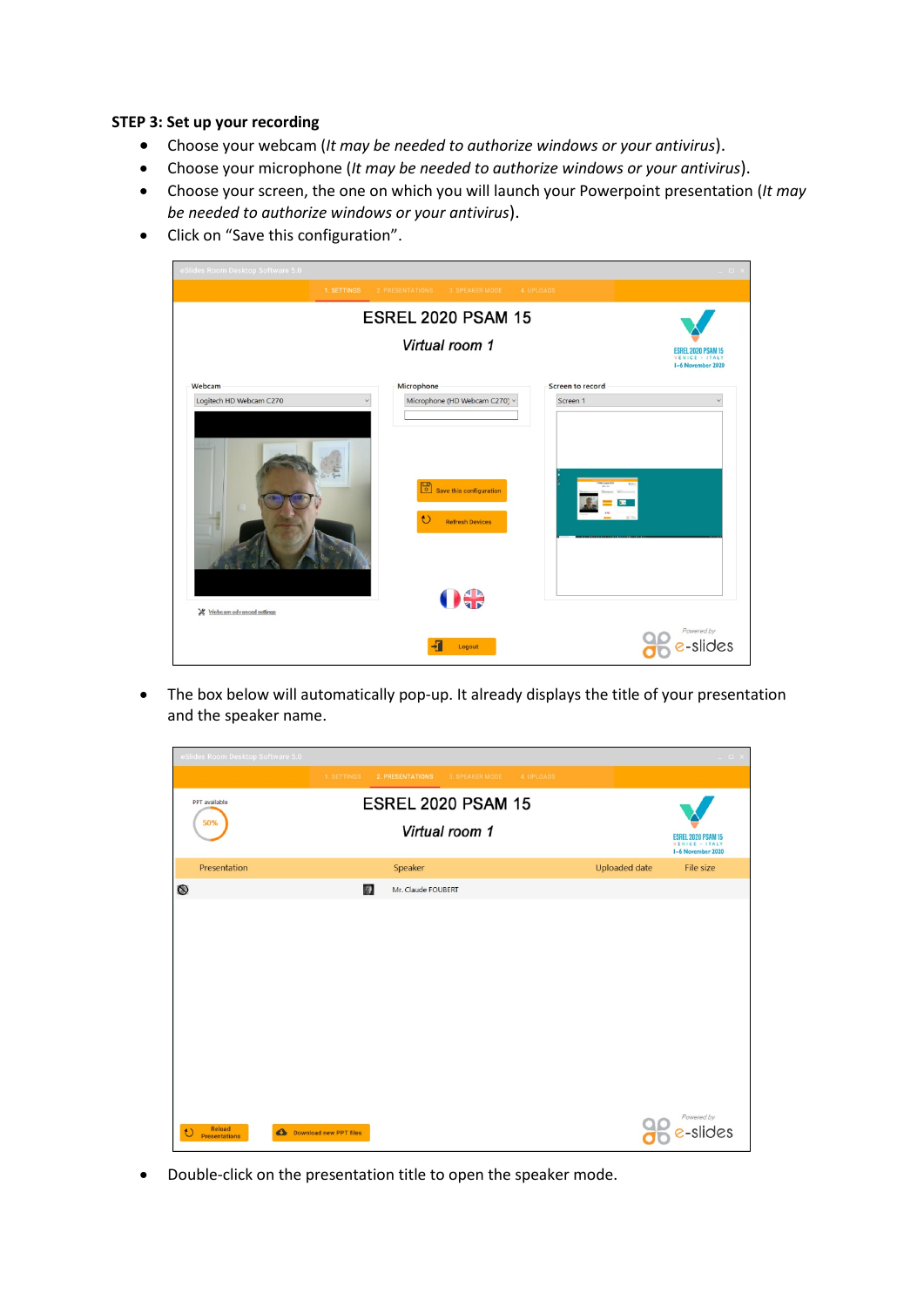#### **STEP 4: Record your oral presentation**

• Click on "open a local presentation" and select the PowerPoint file from the dialog box that will automatically pop-up.



• The pop-up windows with control buttons shown below will automatically appear.



- Open your PowerPoint presentation in full screen mode
- Click record (red button)
- Keep the presentation within **15 minutes** (keep an eye on your watch!)
- At the end of the PowerPoint presentation, the recording stops automatically.